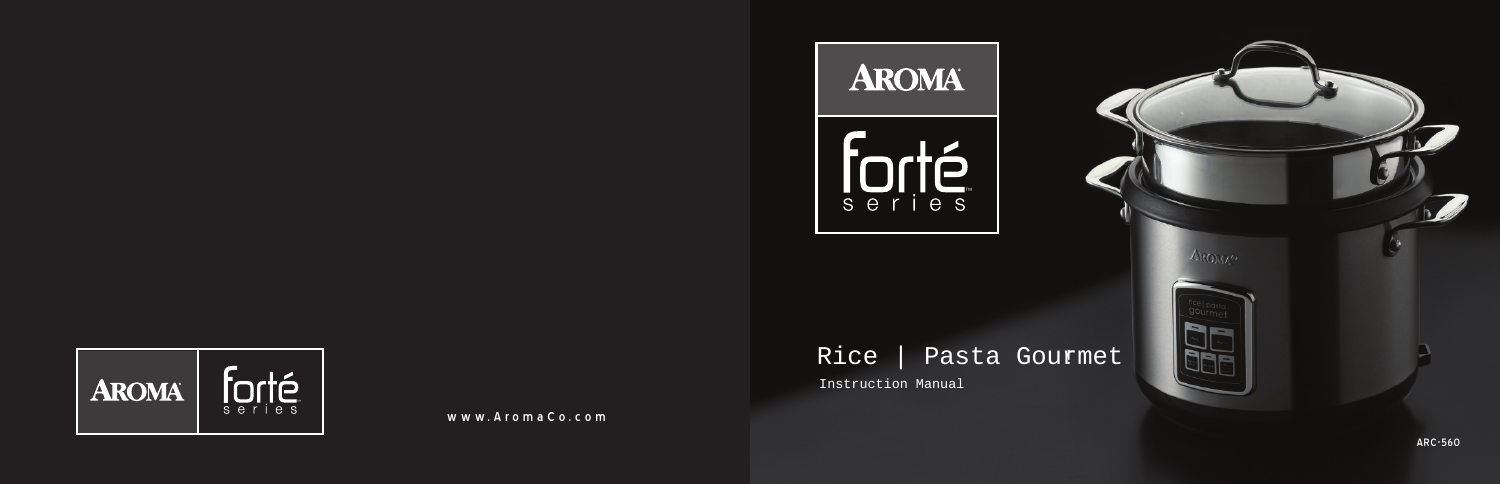Rice | Pasta Gourmet



# Introducing the Rice | Pasta Gourment™



#### Published By:

Aroma Housewares Co. 6469 Flanders Drive San Diego, CA 92121 U.S.A. 1-800-276-6286 www.AromaCo.com

● 2007 Aroma Housewares Company All rights reserved.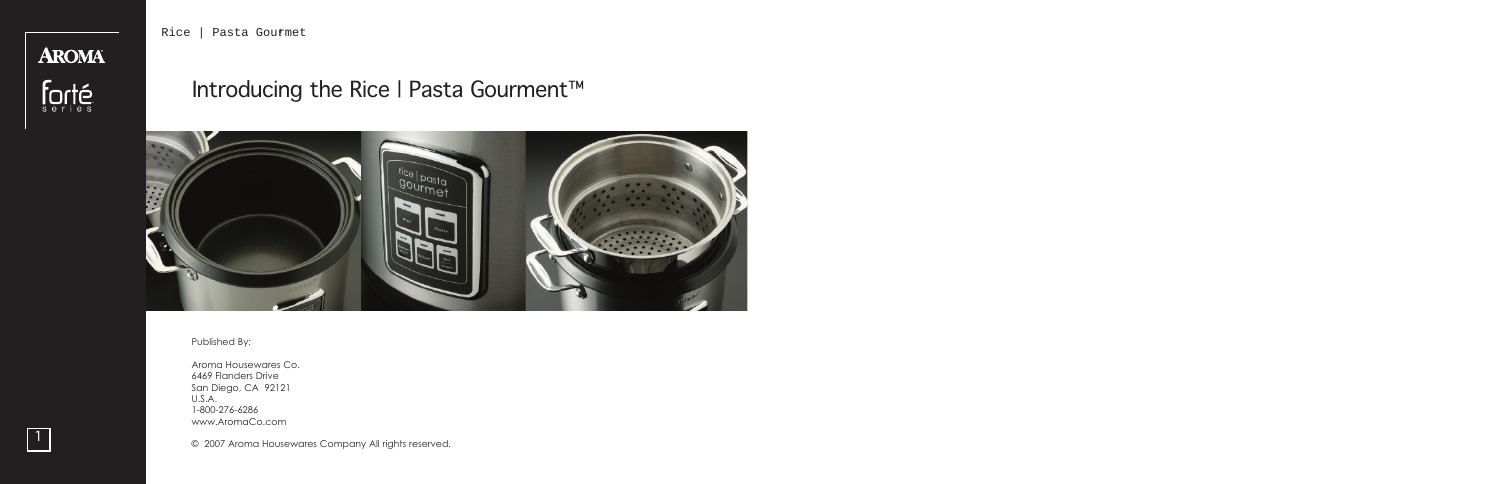# Important Safeguards

Basic safety precautions should always be followed when using electrica *i i l l l l i l l appliances, including the following: l i i l i l l i*

- 1. Important: Read all instructions carefully before first use. l l i i l l i
- 2. Do not touch hot surfaces. Use handles or knobs. l
- 3. Use only on a level, dry, and heat-resistant surface. l l l i
- 4. To protect against electrical shock, do not immerse cord, plug or the appliance in water or any other i l l i l l i i l i quid. i
- 5. Close supervision is necessary when the appliance is used by or near children. l i i i l i i i l
- 6. Unplug from outlet when not in use and before cleaning. Allow unit to cool before putting on or l l i l i l l i l i taking off parts, and before cleaning the appliance. i l i l i
- 7. Do not operate any appliance with a damaged cord or plug or after the appliance malfunctions or l i i l l i l i has been damaged in any manner. Return the appliance to the nearest authorized service facility i l i i i l i for examination, repair or adjustment. i i i
- 8. The use of accessory attachments not recommended by the appliance manufacturer may result in l i l i fire, electric shock or injury. i l i

9. Do not use outdoors.

10. Do not let cord touch hot surfaces or hang over the edge of a counter or table. l l

11. Do not place on or near a hot burner or in a heated oven. l i

12. Do not use the appliance for other than its intended use. l i i i

- 13. Extreme caution must be used when moving the appliance containing hot oils or other liquids. i i l i i i i l l i i
- 14. Do not touch, cover or obstruct the steam valve on the top of the rice cooker as it is extremely hot l i i l and may cause scalding. l i

SAVE THESE INSTRUCTIONS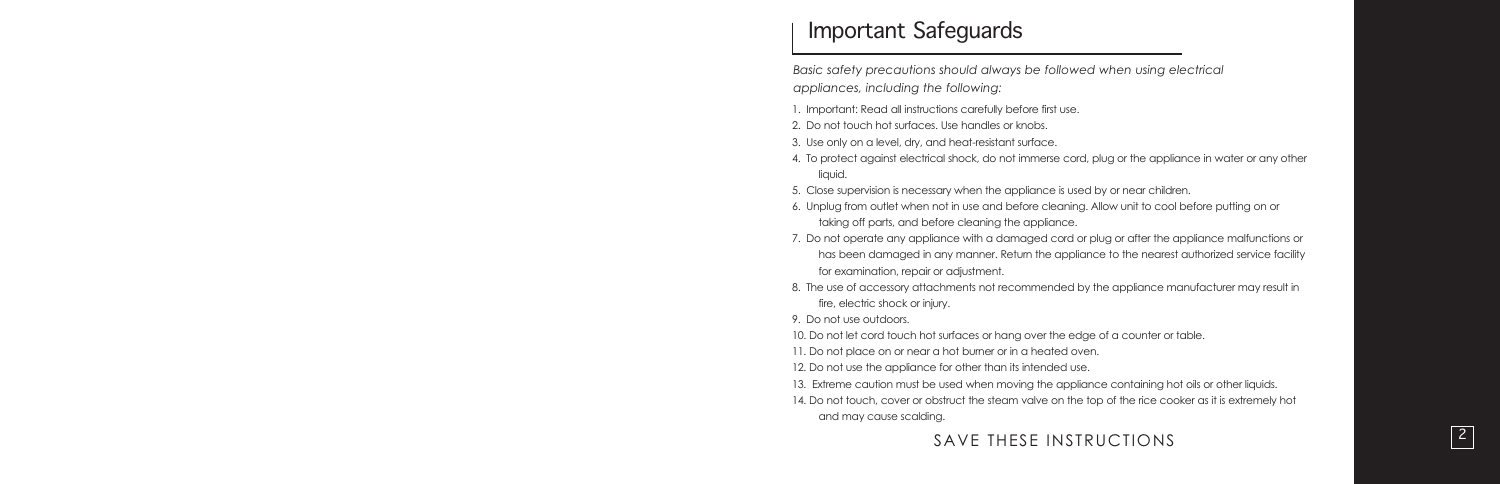## **AROMA**



3

# Important Safeguards

15. Use only with a 120V AC power outlet.

16. Always unplug from the base of the wall outlet. Never pull on the cord.

- 17. The rice cooker should be operated on a separate electrical circuit from other operating appliances. If the electric circuit is overloaded with other appliances, this appliance may not operate properly.
- 18. Always make sure the outside of the inner cooking pot is dry prior to use. If cooking pot is returned to cooker when wet, it may damage or cause the product to malfunction.
- 19. Use extreme caution when opening the lid during or after cooking. Hot steam will escape and could cause burns.
- 20. The rice should not be left in the rice pot with the keep warm function on for more than 24 hours.
- 21. To prevent damage or deformation, do not use the inner pot on a stovetop or burner.
- 22. To disconnect, turn any control to "off", then remove plug from wall outlet.
- 23. To reduce the risk of electric shock, cook only in removable container

SAVE THESE INSTRUCTIONS

# Polarized Plug

This appliance has a polarized plug (one blade is wider than the other); follow the instructions below:

To reduce the risk of electric shock, this plug is intended to fit into a polarized outlet only one way. If the plug does not fit fully into the outlet, reverse the plug. If it still does not fit, contact a qualified electrician. Do not attempt to modify the plug in any way.

If the supply cord is damaged, it must be replaced by the manufacturer or its service agent or a similarly qualified person in order to avoid a hazard.

THIS APPLIANCE IS FOR HOUSEHOLD USE ONLY.

# Limited Warranty

Aroma Housewares Company warrants this product free from defects in material and i i i l workmanship for one year from provable date of purchase in the continental United States. i l i i l i

Within this warranty period, Aroma Housewares Company will repair or replace, at its i i i i i l l i l i option, defective parts at no charge, provided the product is returned, freight prepaid with i i i i i i i proof of purchase and U.S. \$15.00 for shipping and handling charges payable to Aroma i i l i l Housewares Company. Before returning an item, please call the toll free number below for i i l l l l l l a return authorization number. Allow 2-4 weeks for return shipping. i i l l i i

This warranty does not cover improper installation, misuse, abuse or neglect on the part of i i i l l i i l the owner. Warranty is also invalid in any case that the product is taken apart or serviced i l i l i i i i by an unauthorized service station. i i i

This warranty gives you specific legal rights and which may vary from state to state and i i i i l l i i does not cover areas outside the United States. i i

A R O M A H O U S E W A R E S C O M P A N Y 6469 Flanders Drive l i San Diego, California 92121 i l i i 1-800-276-6286 M-F, 8:30 AM - 5:00 PM, Pacific Standard Time i i i www.AromaCo.com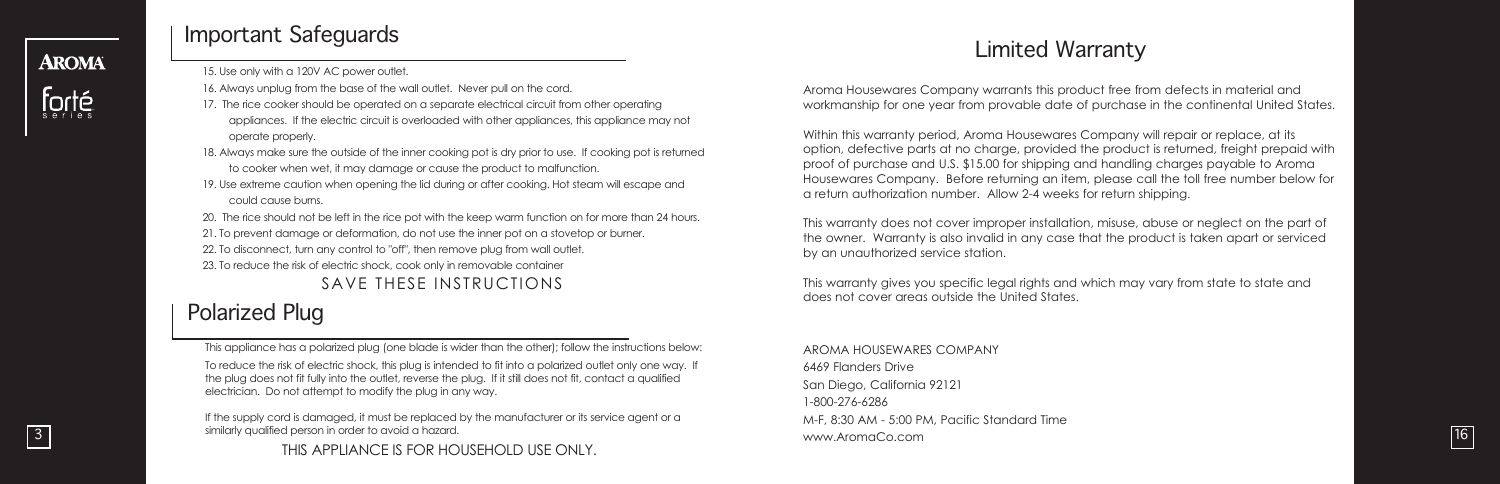# About Rice

**AROMA** 

Rice is a valuable source of low fat, complex carbohydrates and is abundant in thiamin, niacin l i i i i i i and iron. It is an essential ingredient for a healthy diet. There are many different varieties of rice i l i i i available in the market. Your Rice Pasta Gourmet™ can cook any rice variation to perfection. i i i Following are the commonly available varieties of rice and their characteristics: i l l i i i

#### **L o n g G r a i n R i c e**

Typically this rice is not starchy and has loose, individual grains after cooking. "Carolina" rice is l i i i l i i l i i firm, and "Jasmine" is the firmest of the long grain variety and is flavorful and aromatic. l i i l l i

#### **Short Grain Rice**

Short grain is characteristically soft, sticky and chewy. This is the rice used to make sushi. l l i i i i "California Rice" is soft; "Sweet Rice", often called "pearl" rice for its round shape, is extra sticky i l l l i i i and is excellent for making rice pudding. i

#### **Brown Rice**

Brown rice is often considered the most healthy variety. It has bran layers on the rice grains and l l i contains more B-complex vitamins, iron, calcium, and fiber than polished (white) rice. The most i i l i i l i i popular brown rice is long grain and has a chewy texture. Unrefined brown rice is a whole grain i i i l i food.

#### **W i l d R i c e**

Wild Rice comes in many delicious varieties and mixes. Often it is mixed with long grain rice for l i i i i i i i i l i its firmer texture and rich brown to black color. Wild rice makes wonderful stuffing for poultry l l i l l i l when cooked with broth and mixed with your favorite dried fruits i i i

# Short Cord Instructions

- 1. A short power-supply cord is l i provided to reduce risk resulting from i i l i becoming entangled in or tripping i l i i i over a longer cord. l
- 2. Longer extension cords are available i i l l and may be used if care is exercised i i i i n their use. i
- 3. If a longer extension cord is used: l i i
- a. The marked electrical rating of the l i l i extension cord should be at least i l l as great as the electrical rating of l i l i the appliance. l i
- b. The longer cord should be l l arranged so that it will not drape i i l l over the counter top or tabletop l where it can be pulled by children i l l i l or tripped over unintentionally. i i i l l

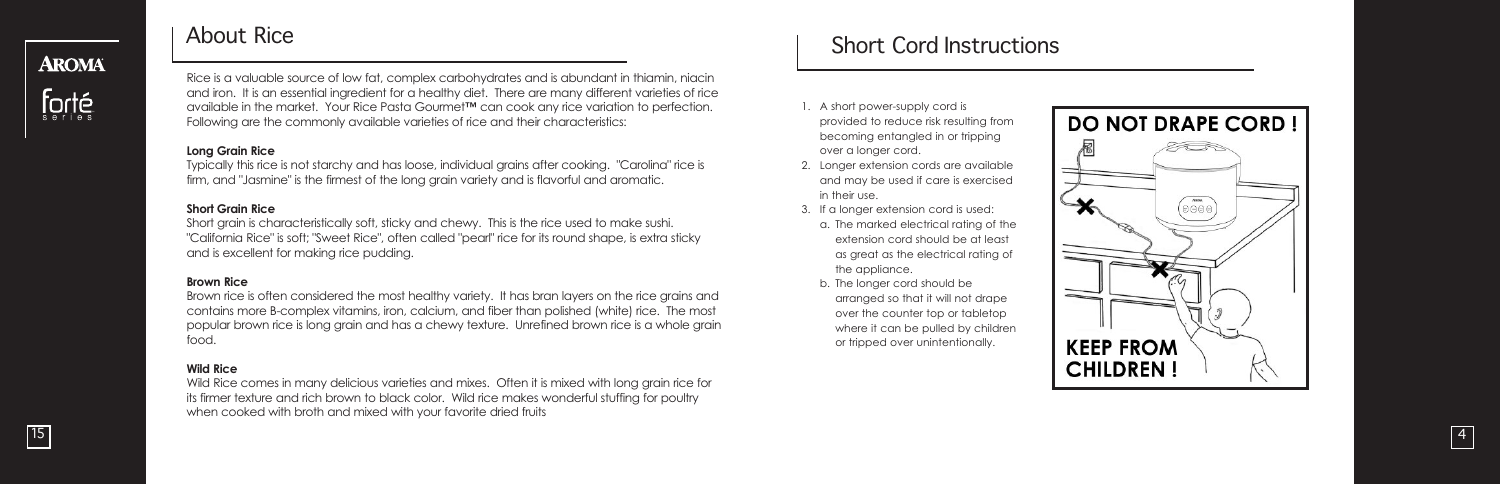# Parts Identification

5

**AROMA** 



# Troubleshooting

Because rice variations may vary in their make-up, results can also differ. Below i i i l l i l are some troubleshooting tips to help you achieve the desired consistency. l i i l i i i

| <b>PROBLEM</b>                            | <b>SOLUTION</b>                                                                                                                                                                                                                                                                                                                                                                                                                                        |  |
|-------------------------------------------|--------------------------------------------------------------------------------------------------------------------------------------------------------------------------------------------------------------------------------------------------------------------------------------------------------------------------------------------------------------------------------------------------------------------------------------------------------|--|
| Rice is too dry/hard after<br>cooking.    | If your rice is dry or hard/chewy when the rice cooker<br>switches to WARM mode, additional water and cooking<br>time will soften the rice. Depending on how dry your rice<br>is, add ? to 1 cup of water and stir through. Close the lid<br>and press down the power switch to COOK mode.<br>When rice cooker switches to WARM mode, open the lid<br>and stir the rice to check the consistency. Repeat as<br>necessary until rice is soft and moist. |  |
| Rice is too moist/soggy<br>after cooking. | If your rice is still too wet or soggy when the rice cooker<br>switches to WARM mode, use the rice paddle to stir the<br>rice. This will redistribute the bottom (moistest) part of<br>the rice as well as release excess moisture. Close the lid<br>and allow to remain on WARM mode for 10-30 minutes<br>as needed, opening the lid and stirring periodically to<br>release excess moisture.                                                         |  |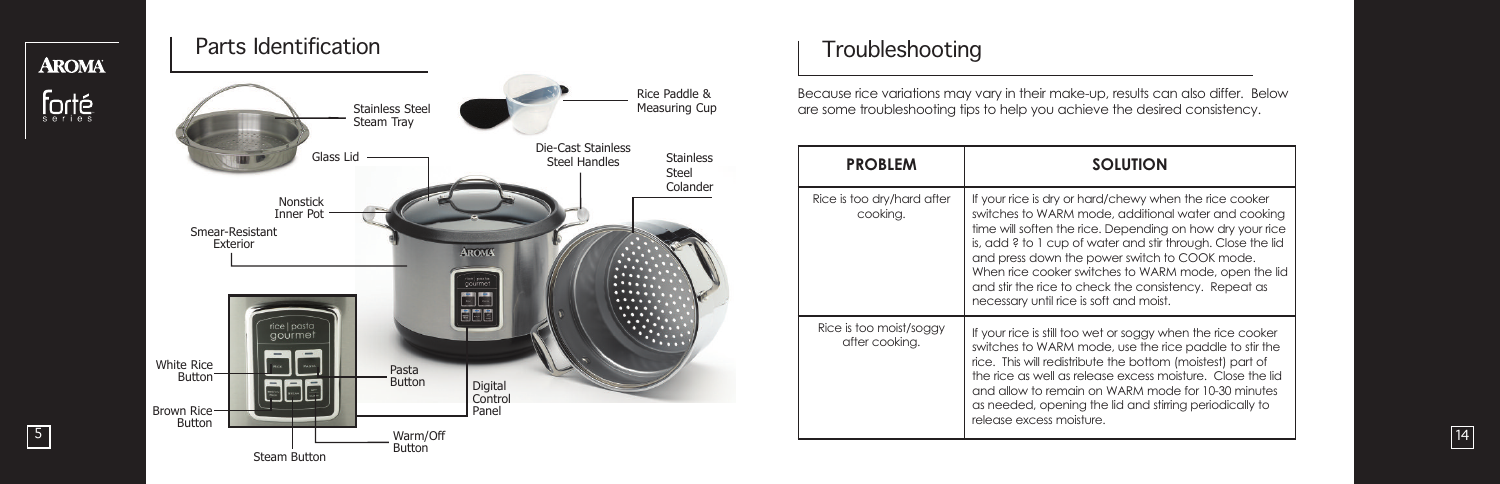# Steaming Guide

| <u>THIONEL</u>                                                       |                    |                        |                      | NOTES ON                           |
|----------------------------------------------------------------------|--------------------|------------------------|----------------------|------------------------------------|
|                                                                      | <b>VEGETABLE</b>   | <b>AMOUNT OF WATER</b> | <b>STEAMING TIME</b> | . The stainless st                 |
| <b>Forté</b>                                                         | <b>ASPARAGUS</b>   | $1/2$ CUP              | 7 MINUTES            | when removir                       |
| • The chart on this page<br>refers to standard U.S.<br>cups (254mL). | <b>BROCCOLI</b>    | $1/4$ CUP              | 5 MINUTES            | 2. When using th<br>away from the  |
|                                                                      | <b>CABBAGE</b>     | 1 CUP                  | <b>15 MINUTES</b>    | prevent stean                      |
|                                                                      | <b>CARROTS</b>     | 1 CUP                  | <b>15 MINUTES</b>    | 3. Foods may no<br>water needed    |
|                                                                      | <b>CAULIFLOWER</b> | 1 CUP                  | <b>15 MINUTES</b>    | Over-boiling c                     |
|                                                                      | <b>CORN</b>        | 1 CUP                  | 15 MINUTES           | 4. When using th                   |
|                                                                      | <b>EGGPLANT</b>    | $1-1/4$ CUP            | <b>15 MINUTES</b>    | When using th<br>into the inner    |
|                                                                      | <b>GREEN BEANS</b> | 1 CUP                  | <b>15 MINUTES</b>    | In order to ave<br>6.              |
|                                                                      | <b>PEAS</b>        | $1/2$ CUP              | 7 MINUTES            | cleaners to co                     |
|                                                                      | <b>SPINACH</b>     | $1/2$ CUP              | 7 MINUTES            | 7. Always use pr<br>after cooking. |
|                                                                      | SQUASH             | $1/2$ CUP              | 7 MINUTES            | <b>BEFORE FIR:</b>                 |
|                                                                      | <b>ZUCCHINI</b>    | $1/2$ CUP              | 7 MINUTES            | 1. Read all instru                 |

#### PLEASE SEE NOTES ABOUT STEAMING ON PAGE 12.

# Using the Pasta I Rice Gourmet™

#### NOTES ON USING THE PASTA I RICE GOURMET:

- 1. The stainless steel handles will be HOT during and after operation. Always use protective oven mitts i l l l i l l i l i i when removing the lid, steam tray, colander or inner pot from the rice cooker. i l i l i
- 2. When using the rice function, always place the lid on the rice cooker so that the steam vent is facing i i l l l i i i away from the front of the rice cooker (toward the side farthest from the control panel). This w i l l i i l l prevent steam burns that might otherwise occur when reaching for the lid handle. i i i l i l
- 3. Foods may not be cooked in the steam tray while pasta or other foods are boiling. The high level of i i l i l i i l l water needed for boiling will often cause foods in the steam tray to become submerged in water. i l i i l l i i Over-boiling and sputtering may also occur. i l i l
- 4. When using the pasta function do not cover with the lid. i i i l i
- 5. When using the steam function, it is best to place the steam tray into the colander before inserting i i i i l i l i i i nto the inner pot. i
- 6. In order to avoid damage to the nonstick coating, do not let metal utensils, scouring pads or abrasive i i i l l i l i cleaners to come into contact with the inner pot. l i i i
- 7. Always use protective oven mitts when removing the lid, colander or steam tray both before and l i i i l i l after cooking i

#### BEFORE FIRST USE:

- 1. Read all instructions and important safeguards. l l i i i
- 2. Remove all packaging materials and make sure items are received in good condition. l l i l i i i i i
- 3. Tear up all plastic bags as they can pose a risk to children. l l l i i l
- 4. Wash lid, colander, steam tray and accessories in warm soapy water. Rinse and dry thoroughly. l i l i i l
- 5. Remove inner pot from rice cooker and clean with warm soapy water. Rinse and dry thoroughly i l i i l before returning to cooker. i
- 6. Wipe body clean with a damp cloth. i l i l
- Do not use abrasive cleaners or scouring pads. i l
- Do not immerse the base, cord or plug in water at any time. i l i i

**AROMA**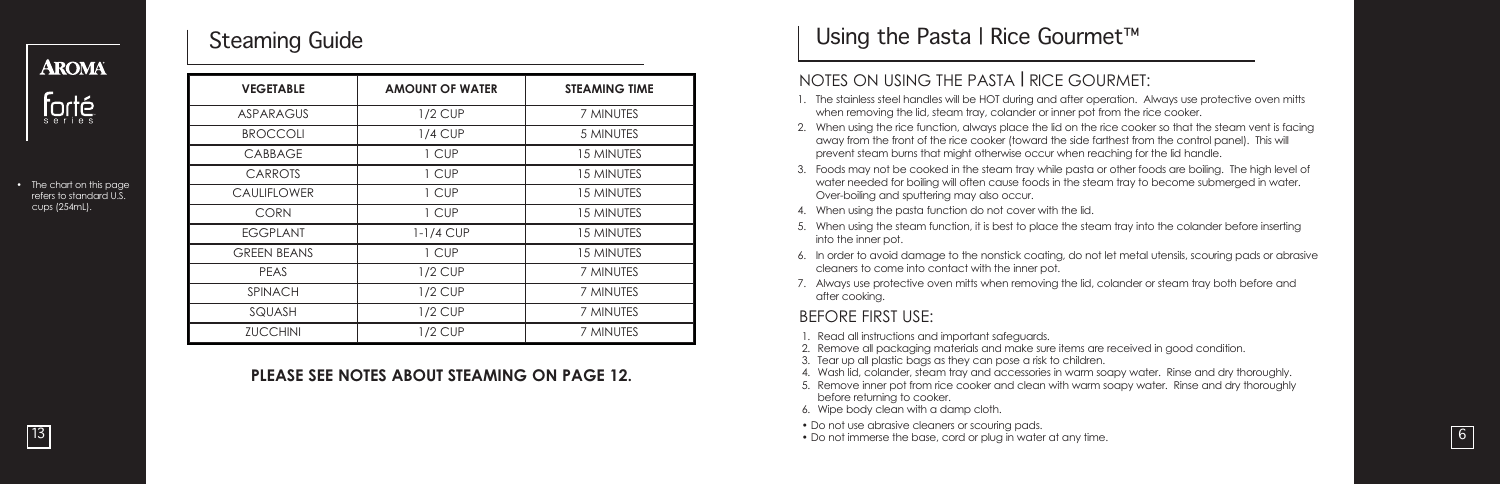

# forté

# Using the Pasta | Rice Gourmet™

### TO COOK RICE:

- **• What you'll need: Inner Pot**
- 1. Using the measuring cup provided, measure out the desired amount of rice. One cup refers to one full, level cup. Cooked rice expands to double the amount of dry rice; for example cooking 2 cups of raw rice will yield 4 cups of cooked rice.
- 2. Rinse rice in a mesh strainer or other separate container (do not rinse rice in the inner pot) until the water becomes relatively clear. Place rinsed rice into the inner pot.
- 3. Using the measuring cup provided or the measurement lines inside the inner pot, add the appropriate amount of water to the inner pot. A helpful rice/water measurement guide is included on page 11 of this manual for reference. The water lines in the inner pot are meant for white rice only; brown rice and rice mixes require additional water (see note below). Smooth over the top of the rice with the rice paddle so that the surface is level to ensure even cooking.
- 4. Place the inner pot in the rice cooker, making sure that the outside surface of the pot is dry. Place the lid over the rice cooker and plug power cord into a wall outlet.
- 5. To begin cooking, press the White Rice button (or Brown Rice button if cooking brown rice). The White Rice indicator light will illuminate. Once cooking is complete, the rice cooker will automatically switch to keep warm mode.
- 6. After cooking, use an oven mitt to remove the lid and use the rice paddle to stir the rice. This will release excess moisture and give the rice a fluffier texture. Then, close the lid and allow to remain in warm mode for 5-10 minutes. This will ensure optimal rice texture and moisture level.
- 7. Press the Warm/Off button and unplug the rice cooker to turn off the power. It is not recommended to leave rice on "keep warm" mode for more than 12 hours.

#### **BROWN RICE**

Brown rice takes longer to cook and requires more water than white rice due to the extra bran layers on the grains. The water lines in the inner pot are meant for white rice only. See the cooking guide on page 11 for water/rice measurements for brown rice. Allow brown rice 1-2 ½ hours to cook, depending on the amount being prepared.

# Notes on Steaming and Rice

#### **NOTES ON COOKING RICE**

- Brown rice takes longer to cook and requires more water than white rice due to the extra bran layers on the grains. The water lines in the inner pot are meant for white rice only. Please see the chart on page 11 for brown rice cooking ratios.
- Brown rice, wild rice and rice mixes vary in their make-up. Some variations may require longer cooking times and/or additional water in order to achieve optimum results. Refer to the individual package instructions for cooking suggestions.
- The measuring cup included adheres to rice industry standards (180mL) and is not equal to one U.S. cup. The chart above refers to cups of rice/water according to the measuring cup provided.
- Do not place more than 9 cups of uncooked rice into this appliance at one time. The maximum capacity of this unit is 9 cups uncooked rice which yields 18 cups of cooked rice

#### **NOTES ON STEAMING**

- Since most vegetables only absorb a small amount of water, there is no need to increase the amount of water with a larger serving of vegetables.
- Always keep the lid closed during the entire steaming process. Opening the lid causes a loss of heat and steam, resulting in a slower cooking time. If you find it necessary to open the lid, you may want to add a small amount of water to help restore the cooking time.
- Altitude, humidity and outside temperature will affect cooking times.
- The steaming chart is for reference only. Actual cooking time may vary.
- No more than 4 cups (uncooked) of rice may be prepared in the rice cooker when simultaneously steaming. Cooking more than 4 cups of rice will cause the steam tray to fit improperly into the rice cooker which will affect cooking results as well as create a risk of injury.

12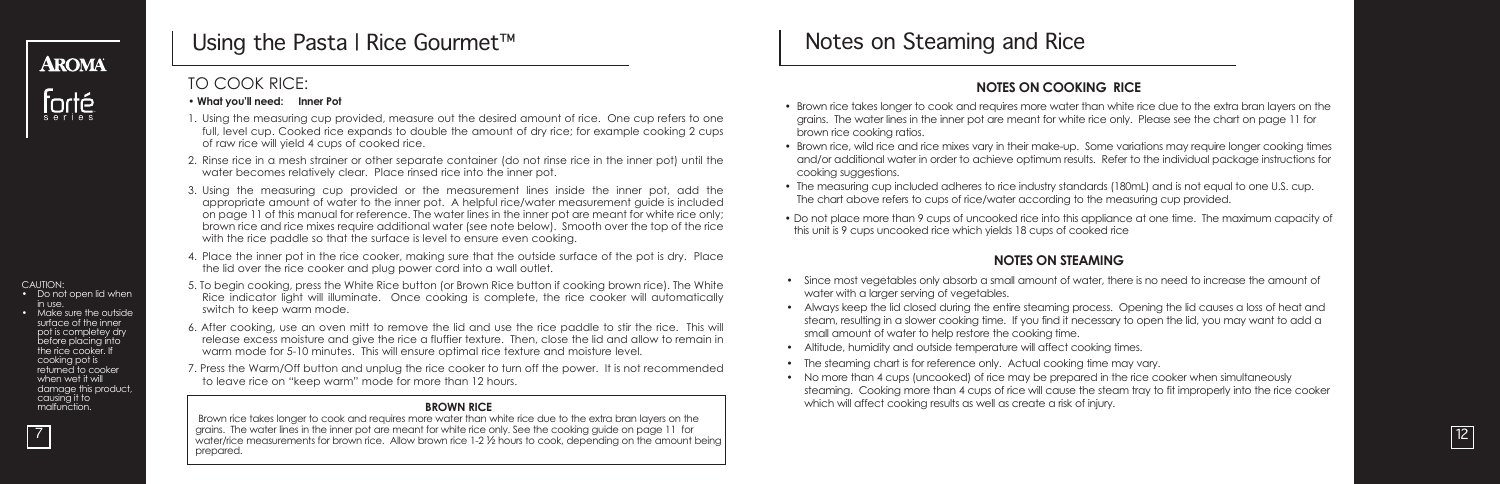# **AROMA**



- The chart on this page refers to the measuring cup provided with this<br>product.
- The measuring cup provided with the Pasta Rice Gourmet**™** adheres to industry standards (180mL) and is not equal to a regular U.S. cup (254mL).

# Rice/Water Measurement Chart

| <b>UNCOOKED RICE</b> | <b>WHITE RICE</b><br><b>WATER WITH</b><br><b>MEASURING CUP</b> | <b>BROWN RICE</b><br><b>WATER WITH</b><br><b>MEASURING CUP</b> | <b>WHITE RICE</b><br><b>WATER LINE</b><br><b>INSIDE POT</b> | APPROX COOKED<br><b>RICE YIELD</b> |
|----------------------|----------------------------------------------------------------|----------------------------------------------------------------|-------------------------------------------------------------|------------------------------------|
| 2 CUPS               | 2 <sup>1</sup> <sub>2</sub> CUPS                               | 3 CUPS                                                         | LINE <sub>2</sub>                                           | 4 CUPS                             |
| 3 CUPS               | $3\frac{1}{2}$ CUPS                                            | 4 1/4 CUPS                                                     | LINE <sub>3</sub>                                           | 6 CUPS                             |
| 4 CUPS               | $4\frac{1}{2}$ CUPS                                            | $5\frac{1}{2}$ CUPS                                            | LINE <sub>4</sub>                                           | 8 CUPS                             |
| 5 CUPS               | $5\frac{1}{2}$ CUPS                                            | 6 3/4 CUPS                                                     | LINE <sub>5</sub>                                           | 10 CUPS                            |
| 6 CUPS               | $6\frac{1}{2}$ CUPS                                            | 8 CUPS                                                         | LINE 6                                                      | 12 CUPS                            |
| 7 CUPS               | $7\frac{1}{2}$ CUPS                                            | 9 1/4 CUPS                                                     | LINE 7                                                      | 14 CUPS                            |
| 8 CUPS               | 8 1/2 CUPS                                                     | 10 1/2 CUPS                                                    | LINE <sub>8</sub>                                           | 16 CUPS                            |
| 9 CUPS               | $9\frac{1}{2}$ CUPS                                            | 11 3/4 CUPS                                                    | LINE <sub>9</sub>                                           | 18 CUPS                            |

#### **HELPFUL HINTS**

- 1. Rinse rice before placing into the inner pot to remove excess bran and starch. This will help reduce browning and sticking.
- 2. If you have experienced any sticking with the type of rice you are using, try adding a light coating of vegetable oil or non-stick spray to the bottom of the inner pot before adding rice.
- 3. The chart above is only a general measuring guide. As there are many different kinds of rice available (see About Rice on page 15 ), rice/water measurements may vary slightly.

# Using the Pasta | Rice Gourmet™

#### TO STEAM FOOD (WITHOUT RICE):

- **• What you'll need: Inner Pot • Colander • Steam Tray**
- 1. Add the desired amount of water to the inner pot according to the food being cooked. A convenient steaming guide has been included on page 13 of this manual for reference.
- 2. Place food in the steam tray. Place steam tray into the colander.
- 3. Place the inner pot into the base. Place colander and steam tray into the inner pot and cover with the lid.
- 4. Press the Steam button. The Steam light will illuminate.
- 5. Allow to cook for the necessary amount of time (see page 13 for a steaming guide). Using protective oven mitts, open the lid and check food every so often for doneness.
- 6. Remove food immediately after cooking process has completed. Using protective oven mitts, grasp the handles of the colander and carefully lift out. Place on a heat-proofsurface and carefully remove the steam tray from the colander.
- 7. Press the Warm/Off button twice to turn off the heat. Do not leave food in the machine after it has finished cooking. Leaving food in the inner pot may cause it to overcook.

#### TO STEAM FOOD (WITH RICE):

- **What you'll need: Inner Pot • Steam Tray**
- 1. When cooking rice and steaming simultaneously, a maximum of 4 cups (8 cups cooked) of rice may be prepared. This will ensure that both the cooked rice and the steam tray fit properly into the rice cooker.
- 2. Add the desired amount of rice and water to the inner pot. See section titled "To Cook Rice" on page 7 for detailed instructions. Place the inner pot into the base.
- 3. Place food to be steamed into the steam tray. Place the filled steam tray over the rice and replace the lid. Press the White Rice or Brown Rice button, as applicable.

CAUTION:<br>• Do not open lid when<br>in use. • Make sure the outside surface of the inner pot is completey dry before placing into the rice cooker. If cooking pot is returned to cooker when wet it will damage this product, causing it to malfunction.